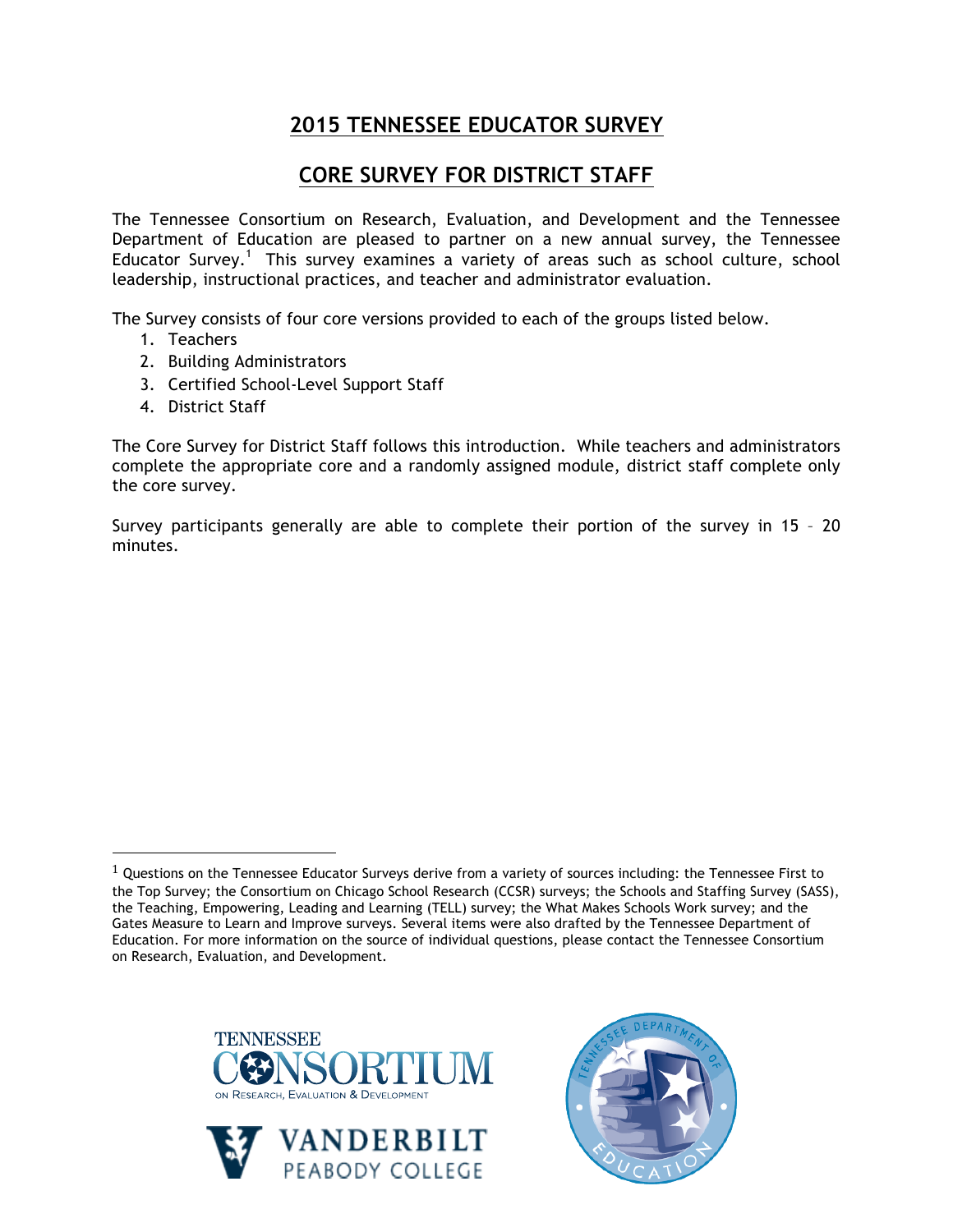## **2015 TENNESSEE EDUCATOR SURVEY - DISTRICT STAFF CORE**

1. Which of the following methods did your district use to provide professional development to teachers during the 2014-2015 school year (including the summer of 2014)?

|                                                                                                                                       | Yes | No | Do Not<br>Know |
|---------------------------------------------------------------------------------------------------------------------------------------|-----|----|----------------|
| a. Workshops, seminars, institutes or conferences organized by the<br>district                                                        |     |    |                |
| b. Online professional development resources (such as webinars, videos,<br>online articles, etc.) offered by or through your district |     |    |                |
| Made graduate courses available in your district or at nearby<br>locations                                                            |     |    |                |
| d. Professional learning communities or other discussion groups                                                                       |     |    | ٦              |
| e. Coaching/mentoring                                                                                                                 |     |    |                |
| a. Offered something else                                                                                                             |     |    |                |

2. Are teachers in the district offered any of the following to encourage their participation in professional development activities?

|                |                                                                                                                   | Yes | No            | Do Not<br>Know |
|----------------|-------------------------------------------------------------------------------------------------------------------|-----|---------------|----------------|
|                | a. Release time from teaching (such as regular teaching responsibilities<br>temporarily assigned to someone else) |     |               |                |
|                | b. Scheduled time in the contract year for professional development                                               |     | $\mathcal{P}$ |                |
| $\mathsf{C}$ . | Stipend for professional development activities that take place<br>outside regular work hours                     |     |               |                |
|                | d. Full or partial reimbursement of college tuition                                                               |     | 2             |                |
|                | e. Reimbursement for conference or workshop fees                                                                  |     | 2             |                |
|                | f. Reimbursement for travel and/or daily expenses to attend<br>conferences or workshops                           |     |               |                |





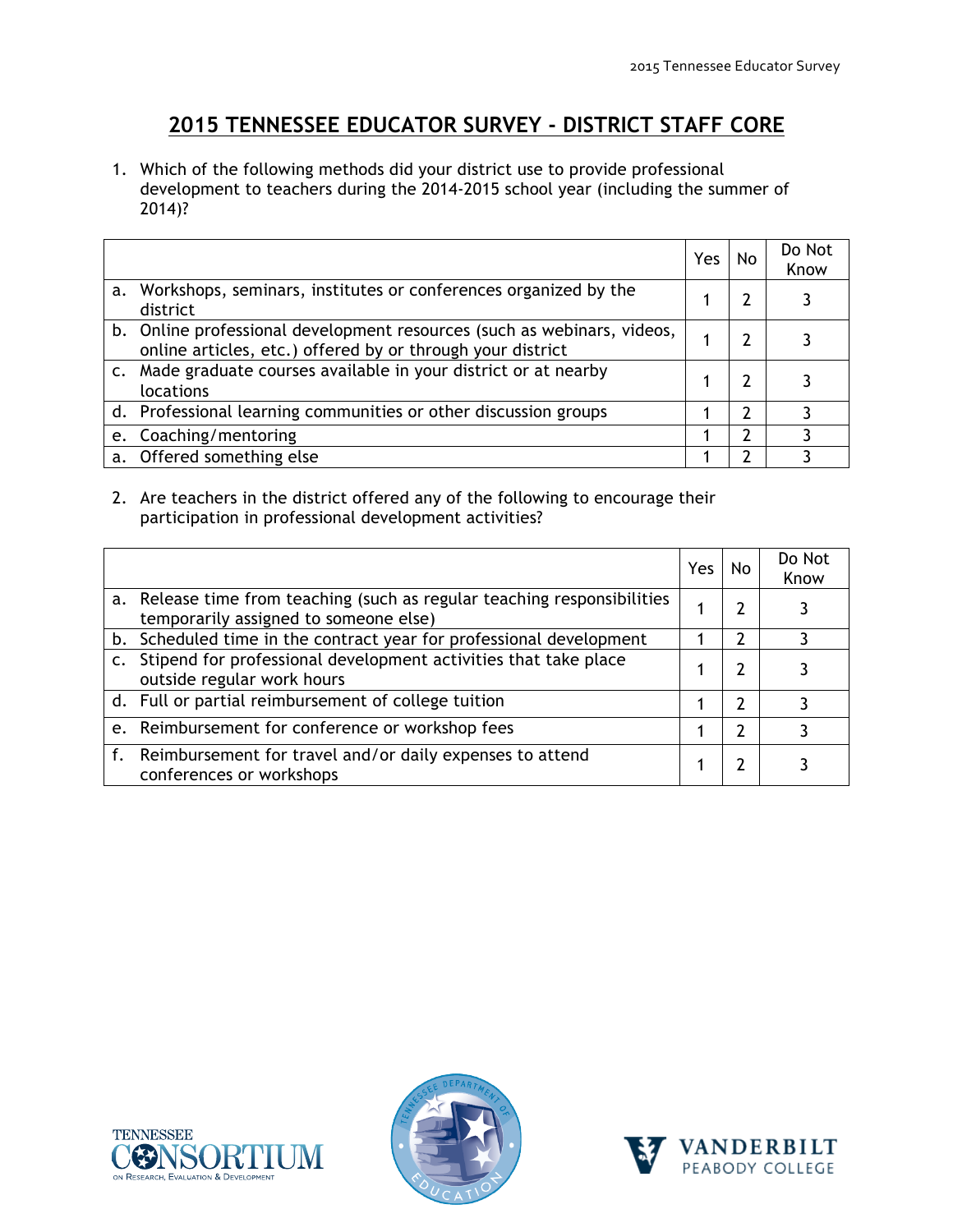3. To what extent did each of the following factors influence decisions in your district about teacher professional development during the 2014-2015 school year (including summer 2014)?

|                                                                                                                      | <b>Not</b><br>at<br>all | Small<br>Extent | Moderate<br>Extent | Large<br>Extent | Do Not<br>Know |
|----------------------------------------------------------------------------------------------------------------------|-------------------------|-----------------|--------------------|-----------------|----------------|
| a. Release time from teaching (such as<br>regular teaching responsibilities<br>temporarily assigned to someone else) |                         | 2               |                    |                 |                |
| b. Scheduled time in the contract year for<br>professional development                                               |                         | 7               | 3                  |                 |                |
| c. Stipend for professional development<br>activities that take place outside<br>regular work hours                  |                         | 2               |                    |                 |                |
| d. Full or partial reimbursement of college<br>tuition                                                               |                         |                 |                    |                 | 5              |
| e. Reimbursement for conference or<br>workshop fees                                                                  |                         |                 |                    |                 |                |

4. Indicate your agreement with the following statements about all the professional development activities that were offered to teachers in your district during the 2014- 2015 school year (including summer 2014). The professional development activities offered to teachers…

|    |                                                                                                                       | <b>Disagree</b> | Somewhat<br><b>Disagree</b> | <b>Neither</b><br>Agree Nor<br><b>Disagree</b> | Somewhat<br>Agree | Agree |
|----|-----------------------------------------------------------------------------------------------------------------------|-----------------|-----------------------------|------------------------------------------------|-------------------|-------|
| a. | Improved teacher content<br>knowledge of the academic<br>subjects they teach.                                         |                 |                             |                                                |                   |       |
|    | b. Advanced teacher<br>understanding of effective<br>instructional strategies.                                        |                 |                             |                                                |                   |       |
|    | c. Had a positive and lasting<br>impact on teachers' classroom<br>instruction.                                        |                 |                             |                                                |                   |       |
|    | d. Helped teachers improve in<br>their teaching toward the<br>Tennessee State Standards.                              |                 | 2                           |                                                | 4                 |       |
|    | e. Helped teachers improve in<br>the areas that they are<br>evaluated on in the formal<br>teacher evaluation process. |                 |                             |                                                | 4                 |       |





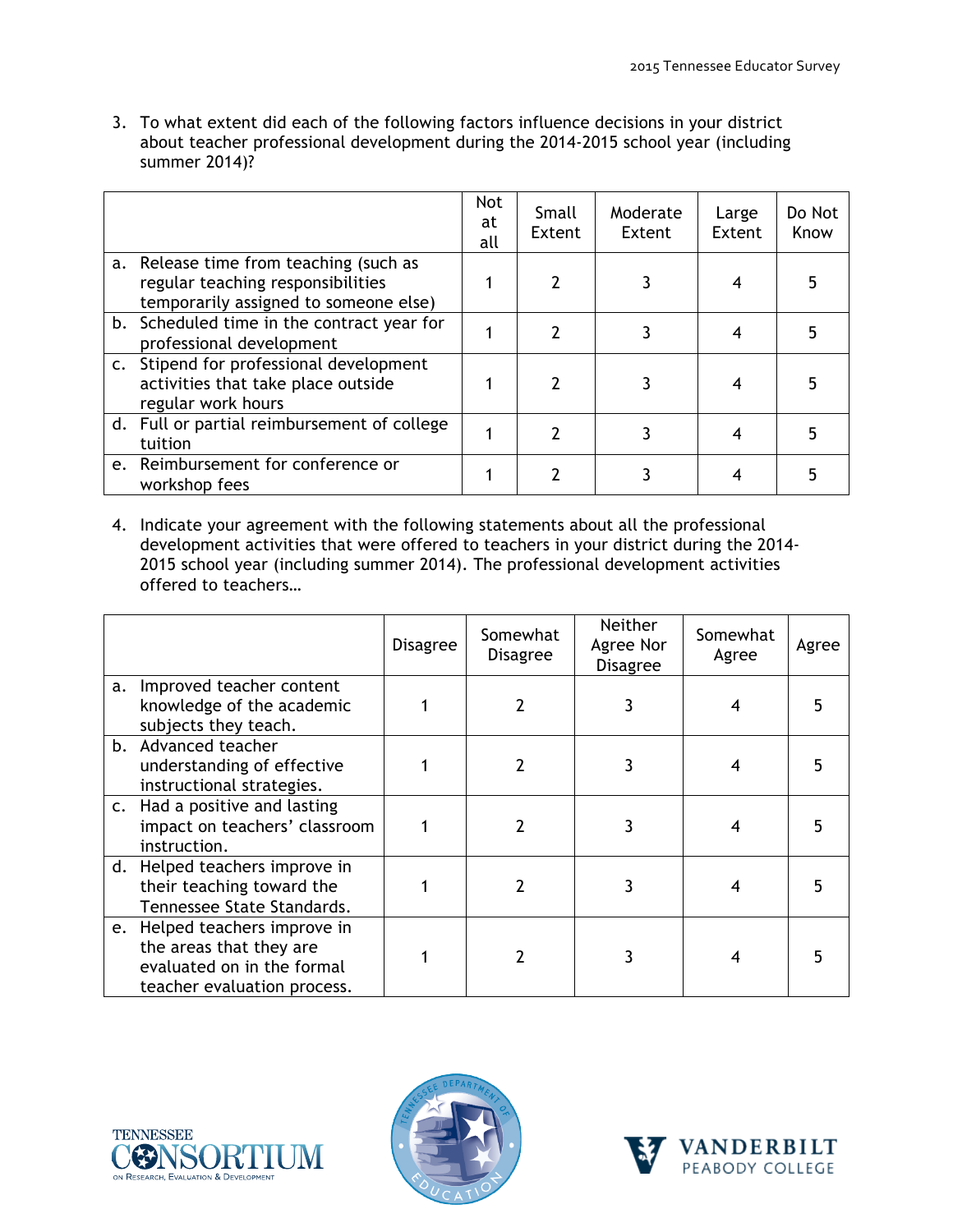5. During the 2014-2015 school year (including summer 2014), how often did your district engage in the following activities to evaluate the quality of its professional development offerings to teachers?

|                                                                                               | <b>Never</b> | Rarely   Sometimes   Frequently | Don't<br>Know |
|-----------------------------------------------------------------------------------------------|--------------|---------------------------------|---------------|
| Solicited feedback from teachers on<br>the professional development<br>activities             |              |                                 |               |
| b. Examined whether professional<br>development correlated to gains in<br>student achievement |              |                                 |               |

6. Indicate your agreement with the following statements about the teacher evaluation system in Tennessee. The teacher evaluation system In Tennessee..

|                |                                                                                                 | <b>Disagree</b> | Somewhat<br><b>Disagree</b> | Neither<br>Agree Nor<br><b>Disagree</b> | Somewhat<br>Agree | Agree |
|----------------|-------------------------------------------------------------------------------------------------|-----------------|-----------------------------|-----------------------------------------|-------------------|-------|
| a.             | Focuses on the aspects of<br>teachers' work that will<br>affect student learning.               | 1               | $\overline{2}$              | 3                                       | 4                 | 5     |
|                | b. Helps teachers to identify<br>areas where they can<br>improve.                               | 1               | $\overline{2}$              | 3                                       | 4                 | 5     |
| $\mathsf{C}$ . | Helps teachers to identify<br>areas where their teaching<br>is strong.                          | 1               | $\overline{2}$              | 3                                       | 4                 | 5     |
|                | d. Provides teachers with clear<br>expectations for their<br>teaching.                          | 1               | $\overline{2}$              | 3                                       | 4                 | 5     |
|                | e. Establishes specific<br>standards for effective<br>practice for teachers in the<br>district. |                 | $\overline{2}$              | 3                                       | 4                 | 5     |
| f.             | Helps teachers plan<br>instruction and develop<br>lesson plans.                                 |                 | $\overline{2}$              | 3                                       | 4                 | 5     |
| g.             | Overall has helped improve<br>teachers' instructional<br>practices.                             | 1               | 2                           | 3                                       | 4                 | 5     |





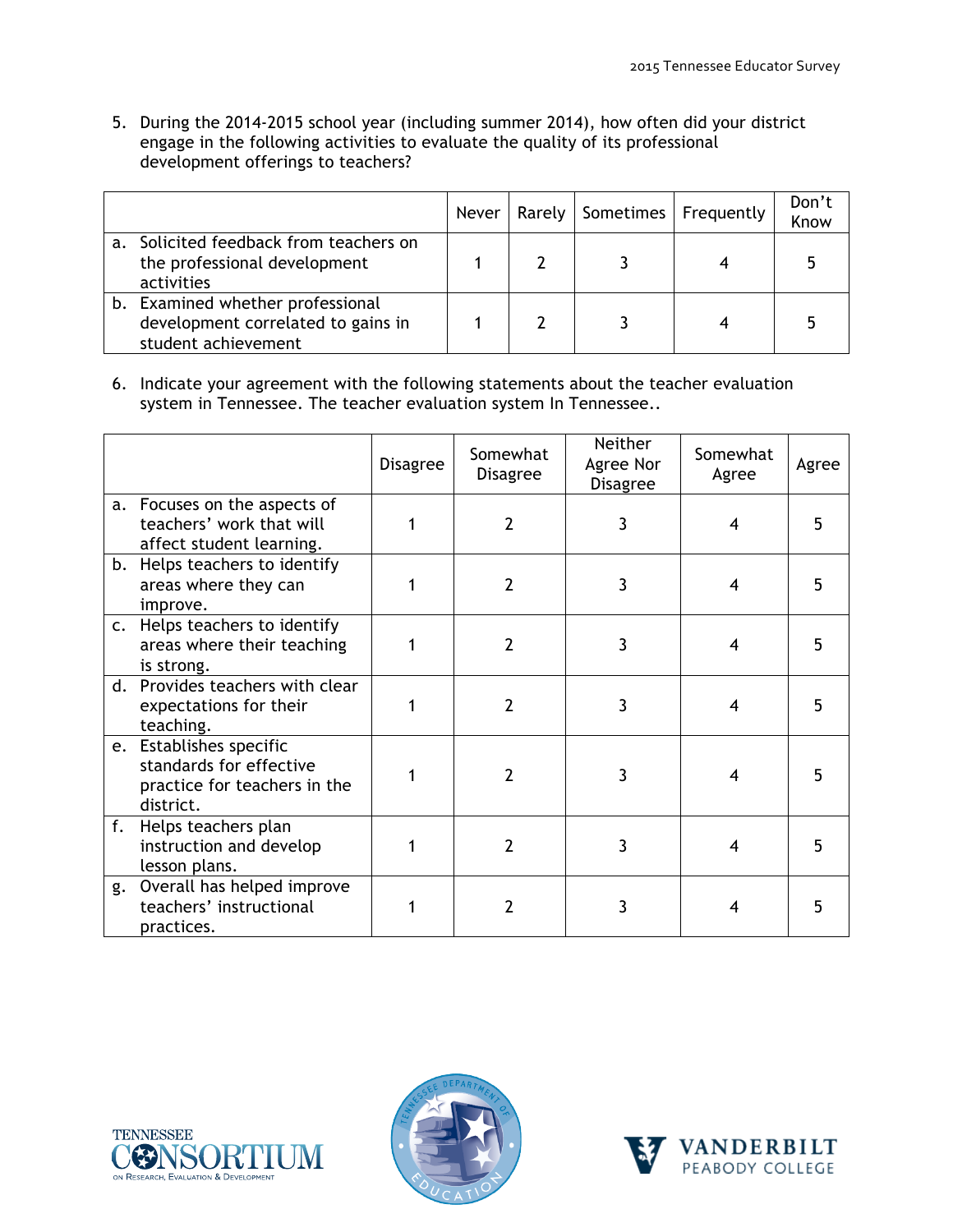7. Below is a series of statements about the teacher evaluation system used in your district. To what extent do you agree or disagree with the following statements?

|                |                                                                                                                                                                                   | <b>Disagree</b> | Somewhat<br><b>Disagree</b> | <b>Neither</b><br>Agree Nor<br><b>Disagree</b> | Somewhat<br>Agree        | Agree |
|----------------|-----------------------------------------------------------------------------------------------------------------------------------------------------------------------------------|-----------------|-----------------------------|------------------------------------------------|--------------------------|-------|
| a.             | The evaluation criteria and<br>indicators are appropriate.                                                                                                                        | 1               | $\overline{2}$              | 3                                              | 4                        | 5     |
| b.             | The instruments for measuring<br>teacher performance are clear.                                                                                                                   |                 | 2                           | 3                                              | 4                        | 5     |
| $\mathsf{C}$ . | The system for assessing<br>teachers generates fair and<br>accurate results                                                                                                       | 1               | $\overline{2}$              | 3                                              | $\overline{\mathcal{A}}$ | 5     |
| d.             | The evaluation criteria are<br>applied equally to all teachers,<br>regardless of background or<br>level of experience.                                                            | 1               | $\mathcal{P}$               | 3                                              | 4                        | 5     |
|                | e. The system is effective in<br>identifying outstanding<br>teachers.                                                                                                             | 1               | $\overline{2}$              | 3                                              | 4                        | 5     |
| f.             | The system is effective in<br>identifying teachers who are<br>struggling.                                                                                                         |                 | $\overline{2}$              | 3                                              | 4                        | 5     |
| g.             | The performance categories<br>used in the evaluation system<br>provide a firm basis for making<br>hiring, tenure and promotion<br>decisions and for identifying<br>weak teachers. | 1               | $\overline{2}$              | 3                                              | 4                        |       |





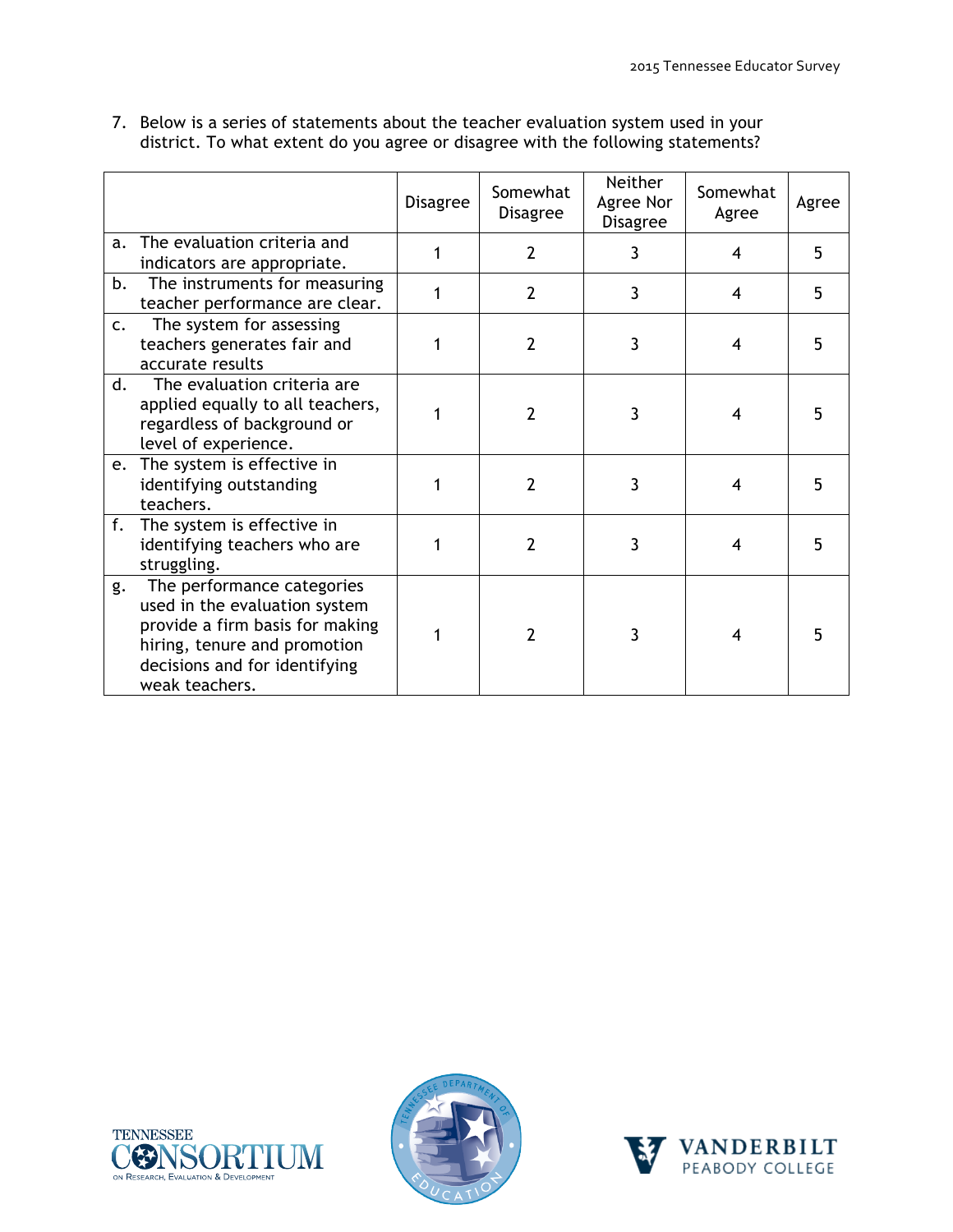8. In what ways are teacher evaluation results used by schools in your district? (Select all that apply)

If you are unsure how teacher evaluation results are used by schools in your district, then please skip this question.

- a. There are no rewards or consequences based on teacher evaluations
- b. To identify areas in which teachers need professional development
- c. To determine whether particular teachers receive (or keep) tenure
- d. To determine whether teachers receive a monetary bonus on top of their salary, a salary increase, or promotion to a higher level
- e. To make changes in work responsibilities or job assignments
- f. To provide information to parents and/or the general public about the quality of teaching in your district as a whole
- g. To determine whether teachers enter into some type of probationary status (employee improvement plan, etc.)
- h. For making decisions about layoffs, displacement, or reductions in work force
- i. To determine whether teachers are qualified to continue teaching
- 9. Overall, how would you describe the resources, expertise, materials, and guidance your district received from the Tennessee Department of Education to implement the teacher evaluation system used in your district?
	- a. Non-existent
	- b. Insufficient
	- c. Adequate
	- d. Excellent
- 10. Please indicate the extent to which results from the teacher evaluation system were used for the following purposes throughout this school year (2014-2015).

|    |                                                  | Not At | To Some | To A Large |
|----|--------------------------------------------------|--------|---------|------------|
|    |                                                  | All    | Extent  | Extent     |
|    | a. Assess teacher needs                          |        |         |            |
|    | b. Deploy teacher supports                       |        |         |            |
| C. | Gauge effectiveness of teacher supports          |        |         |            |
|    | d. Make decisions about professional development |        |         |            |
|    | activities at the district level                 |        |         |            |
|    | e. Make decisions about professional development |        |         |            |
|    | activities at the school level                   |        |         |            |
|    | f. Make decisions about professional development |        |         |            |
|    | activities at the teacher level                  |        |         |            |





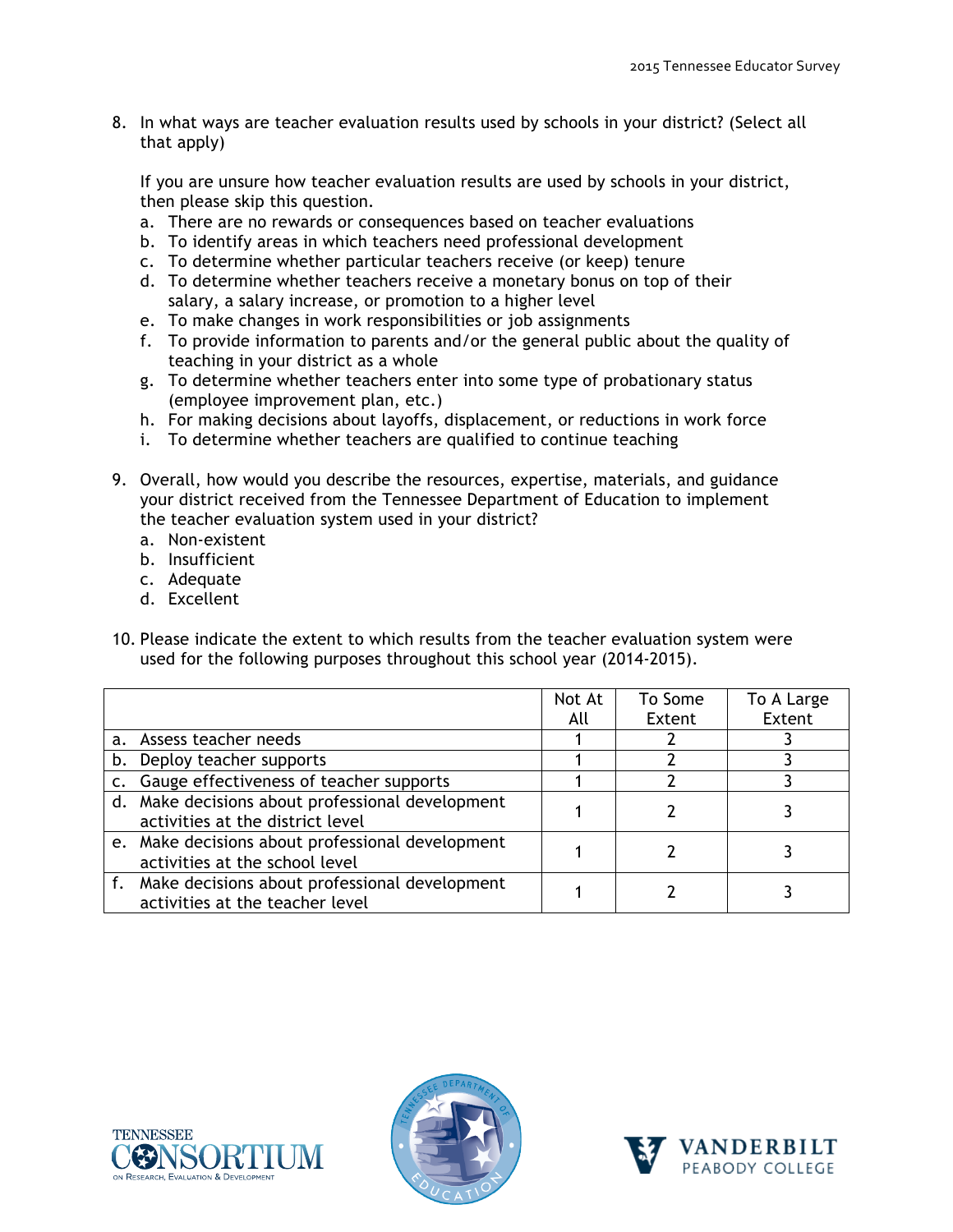11. Please indicate the extent to which student performance data are used for the following purposes throughout this school year (2014-2015).

|    |                                                                                      | Not At<br>All | To Some<br>Extent | To A Large<br>Extent |
|----|--------------------------------------------------------------------------------------|---------------|-------------------|----------------------|
|    | a. Assess teacher needs                                                              |               |                   |                      |
| b. | Deploy teacher supports                                                              |               |                   |                      |
|    | c. Gauge effectiveness of teacher supports                                           |               |                   |                      |
|    | d. Make decisions about professional development<br>activities at the district level |               |                   |                      |
|    | e. Make decisions about professional development<br>activities at the school level   |               |                   |                      |
|    | f. Make decisions about professional development<br>activities at the teacher level  |               |                   |                      |

- 12. Does your district actively support the use of digital instructional tools in your school's classrooms? (Select one)
	- a. Yes
	- b. No
	- c. Not sure
- 13. If yes, what supports does your district provide? (Select all that apply)
	- a. Provides the technology infrastructure that makes the use of the tools possible
	- b. Directly provides the tools for my school
	- c. Provides the funding to pay for the tools
	- d. Provides training on the use of the tools
	- e. Other *(Please specify)*





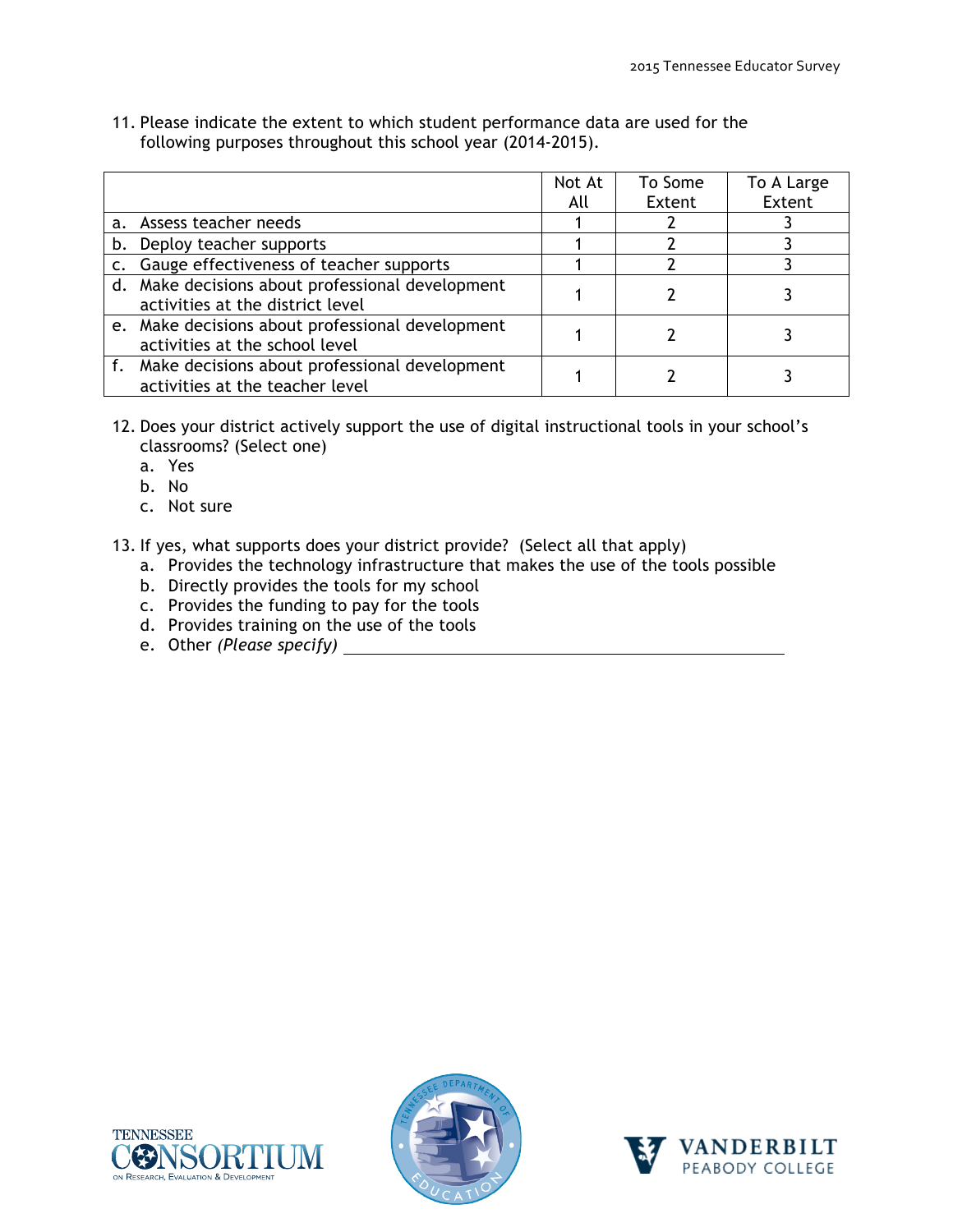14. Rate the quality of resources and supports your district received from the Tennessee Department of Education or other sources to help you make progress in implementing the Tennessee State Standards.

|    |                                                                                                          | Did Not<br>Receive This<br>Support | Poor<br>Quality | Adequate<br>Quality | <b>Excellent</b><br>Quality |
|----|----------------------------------------------------------------------------------------------------------|------------------------------------|-----------------|---------------------|-----------------------------|
| a. | Curriculum materials                                                                                     |                                    | 2               | 3                   | 4                           |
| b. | Digital tools (such as on-line<br>textbooks, webinars, on-line<br>communities)                           |                                    | 2               | 3                   | 4                           |
|    | c. Professional development programs<br>for teachers                                                     |                                    | 2               | 3                   |                             |
|    | d. Information about assessments<br>aligned to the Tennessee State<br><b>Standards</b>                   |                                    |                 | 3                   |                             |
|    | e. Information about how the<br>standards change what is expected<br>of teachers' instructional practice |                                    | 2               | 3                   |                             |
| f. | Information about how the<br>standards change what is expected<br>of students                            |                                    |                 |                     |                             |
| g. | Information about how to<br>strengthen teachers' instructional<br>practices                              |                                    |                 |                     |                             |

15. In your opinion, how much of a barrier are each of the following to providing effective professional development to teachers in your district?

|                                                                                     | A Major        | A Minor        | Not A<br><b>Barrier</b> |
|-------------------------------------------------------------------------------------|----------------|----------------|-------------------------|
|                                                                                     | <b>Barrier</b> | <b>Barrier</b> |                         |
| a. Teachers' lack of sufficient time for teacher<br>professional development        |                |                |                         |
| b. Lack of professional development providers with<br>the skills your teachers need |                |                |                         |
| c. Lack of financial resources                                                      |                |                |                         |